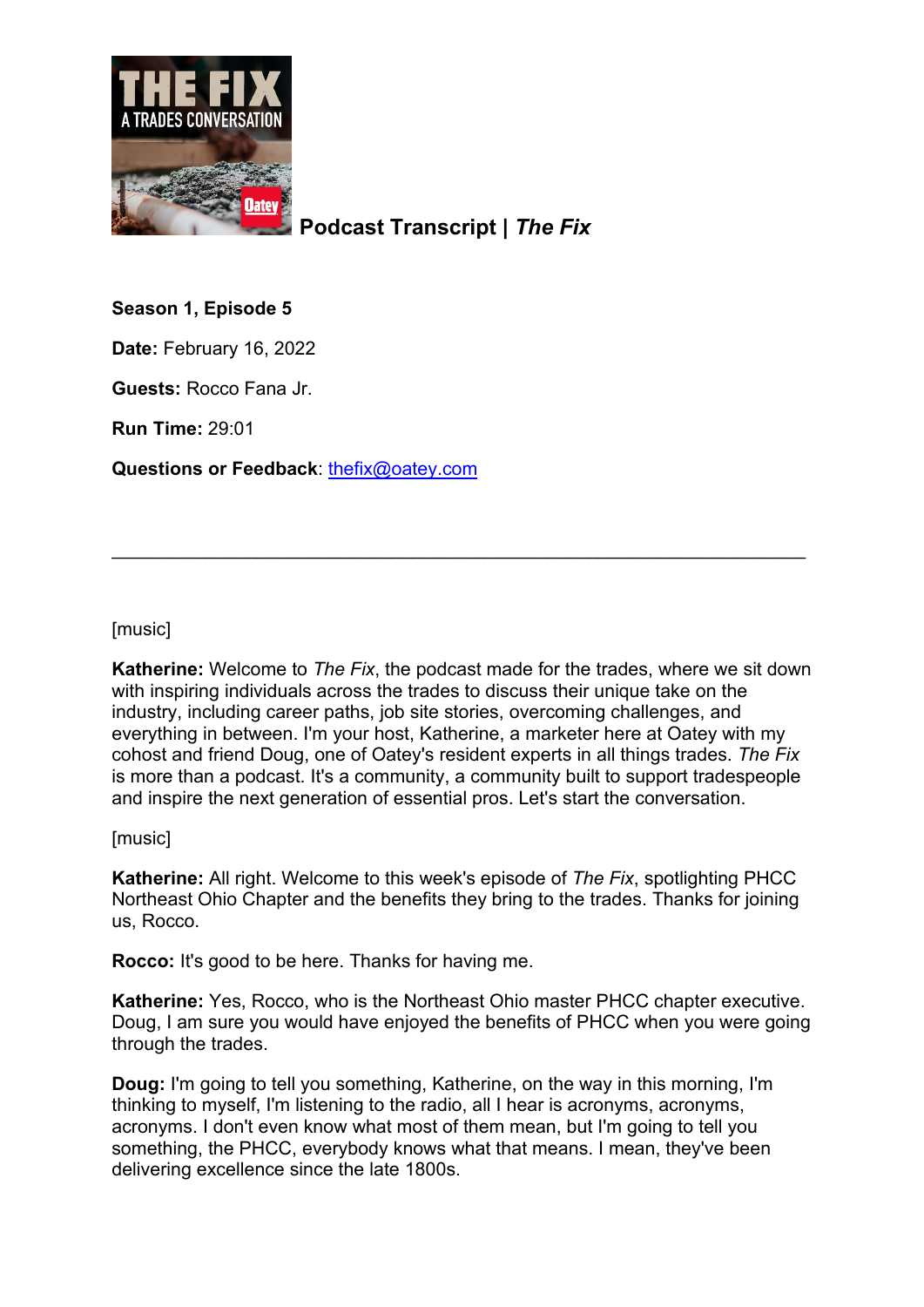#### **Katherine:** Awesome.

**Doug:** They got over 3,000 members. They have an elite training program that's second to none out there. The dos to be part of this organization, for God's sakes, it's a tank of gas nowadays. Very excited about it. Every tradesman out there should know what it is. Every tradesman out there should be seeking to be part of it because it is an elite organization.

**Katherine:** Awesome. That's great. Well, let's dive in and start the conversation. Rocco, can you please provide us some background on your work experience and why you are a part of PHCC?

**Rocco:** Sure, and that's a great question, and Doug, thank you for the, the acronym and what it means because I always get that from people. Also just to really specify, not only do I run the Northeast Ohio chapter, I also run the state of Ohio PHCC organization. I've been involved with different associations for about 20 years now, 20 plus, I was thinking back on my career yesterday and started off with the Associated Builders and Contractors, a lot of commercial industrial contractors in that realm.

Moved over to the home builders, and then I happened to be in the right place at the right time when I landed with PHCC, as well as ACCO, another acronym, which is the Air Conditioning Contractors of Ohio. At that time, I actually just got back from living in Texas, believe it or not, I was there for about a year with the Home Builders Organization, and we ended up coming back and it was looking for a job, and my predecessor, Sandy Pogan, who is a great influence on my executive career and other aspects of the organization, she was getting ready to retire, and I had met Sandy a couple of years prior, but at that time, she was not ready to retire. We had a Dayton member that was going to be the national president. She wanted to see that through and make sure everything went according to schedule.

When I got back in 2009, I had a friend of mine that called me out of the blue and said, "You remember that lady that you talked to, she's ready to retire. They're looking for a replacement." I said, "Okay, sure." I just followed through, I had a conversation with her, met her in person. Next thing you know it, I interview with both boards of directors and I got the job and I started off as the assistant executive director. It was great for a year of time just to learn the ins and outs of the association, as well as the memberships in that regard. That's how I landed at PHCC. Now, that's 12 years ago already.

# **Katherine:** Wow.

**Rocco:** As they say, time flies when you are having fun, and it's been a great journey so far. I absolutely love the membership. I love the passion of the members, and it's taught me a lot about the industries, because one thing I will tell you is I'm not a contractor whatsoever. I do things at home. I'm a handyman, I like woodworking, but I know my limitations, and I know when to call in the professionals when it's dealing with heating and air and plumbing. That's my background.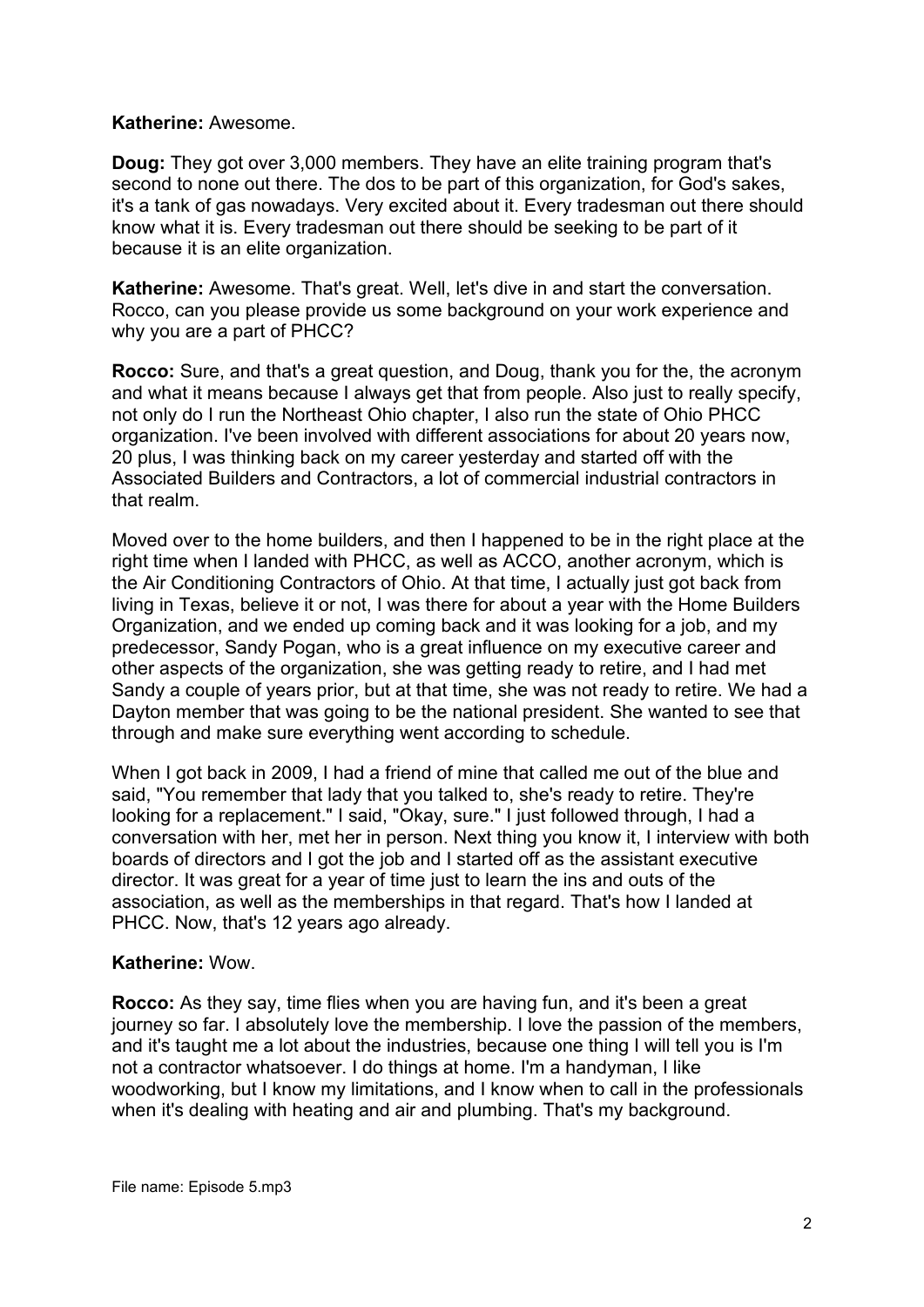**Katherine:** Yes, that's awesome. Could you explain to us a little bit about what is trade association management? For those who don't know, like you said, you're not a contractor, but you're really looking out for your contractors that are part of your association. What is really your role there as a management figure?

**Rocco:** That's a great question because to this day, there's a lot of people that have no idea what I do. You tell my church, "This is an executive director," I still think my parents don't even understand what it is I do.

**Katherine:** [laughs] All right, well, your parents, listen to the podcast and going to want to speak.

**Rocco:** People look at you and they're like, "You can make a living doing that?" I said, yes, actually, I have my own business. I understand all the aspects of running a small business, I have employees, I pay insurance, I pay salaries, all of that. Basically, being the executive director, and one of the voices for the association for the industry for our membership, I run the day to day operations, and running day to day operations, that can mean anything at all, participating in this podcast.

#### **Katherine:** True

**Rocco:** I mentioned it to one of my presidents, I said, "Oh, I should had you do this." He's right back. He's like, "No, that's all you. I'm good." A lot of them aren't keen on speaking to the public and that sort of thing, which is really interesting because of the business that they're in. They're always talking to customers and doing things like that.

Yes, I'm the glue that holds it all together. I work with two different boards of directors, we meet on a quarterly basis, moving the association in the direction needs to go. Excuse me, I run apprenticeship program that has been continuing to grow since we implemented it two years ago. Again, I work with our lobbyists, we have two in Columbus that I work with, and I'm calling them on a weekly basis, just monitoring different legislation and what's happening.

Then the chapter doesn't take a lot of time, but I have a board of directors that I work with there. We have monthly membership meetings, we actually have one next week, and we'll have a speaker that comes in, members get a continuing education credit for that moving along, because all the licensed contractors need continuing education.

#### **Katherine:** Right. In the state of Ohio?

**Rocco:** Right. Then as I said, there's a convention that's going on. Then there's all kinds of like little side projects, just working with individual suppliers and members and taking care of their needs on a day to day basis. There's not anything that I do the same.

**Katherine:** No day is the same. Right?

File name: Episode 5.mp3 **Rocco:** Yes. Then I also do all the financials for the association. I'm getting reports ready and things like that. It's just a little bit of everything. You wear different hats at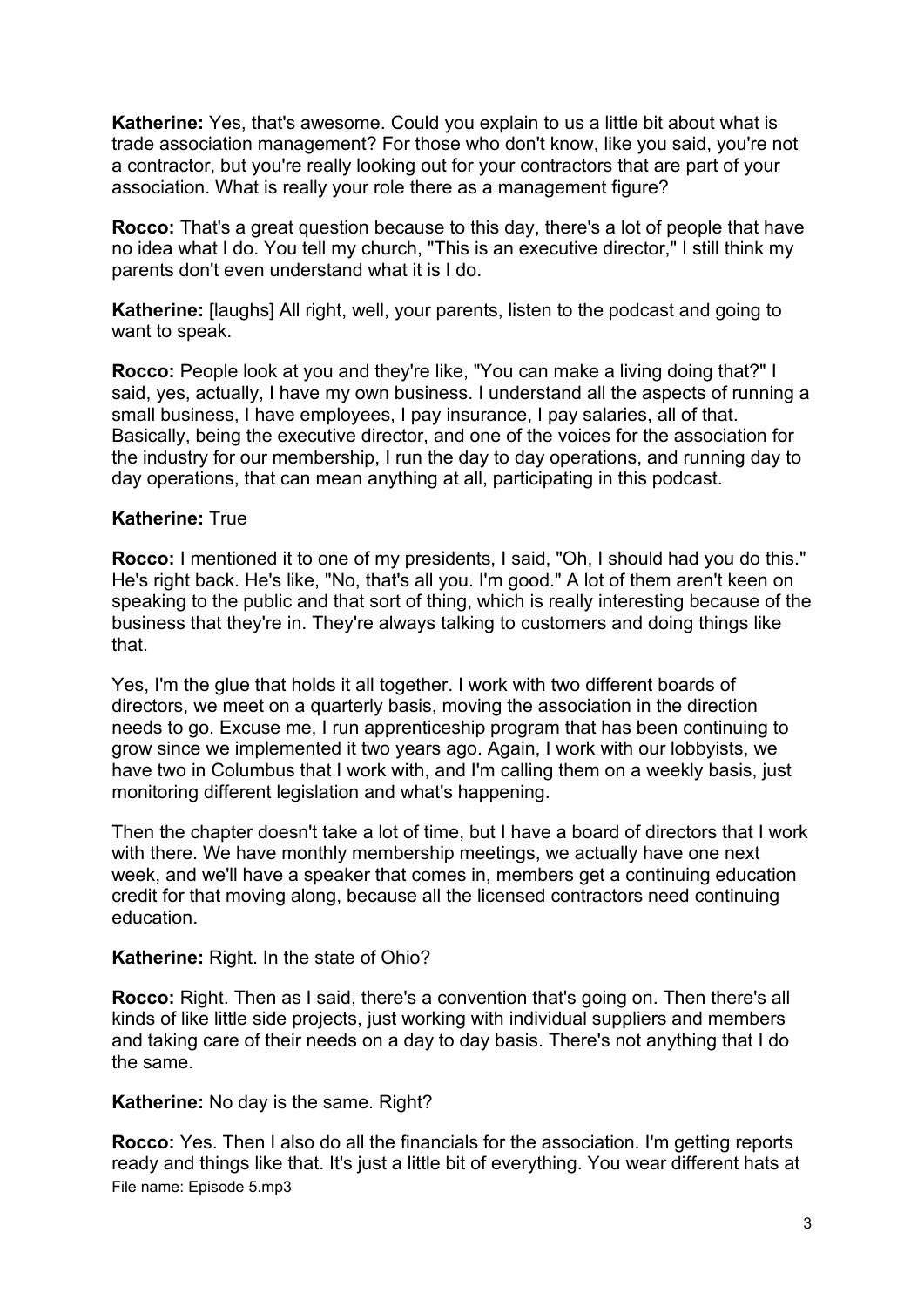different times. It's been a great job. I love that aspect, that there's nothing the same every day.

**Katherine:** Well, I want to turn a little bit and talk about the introduction into PHCC Ohio and its mission in supporting plumbing, heating, and cooling contractors. If you wouldn't mind, how do individuals get involved? What's kind of the steps to membership?

**Rocco:** Membership recruiting, as we like to refer to, it's always interesting. It's word of mouth. It's myself as an executive director reaching out to potential contractors. There's numerous lists all over, you can go to the OCILB, the Ohio Construction Industry Licensing Board, they have various lists. We have suppliers that have lists of contractors that they work with. We'll initially try to invite them to a chapter meeting, send letters, send information.

Another way is our associate members, which are a lot of the suppliers and other members of the industry, they will reach out to their contractors, their clients, and invite them to our meetings to talk about membership. That's how we get it done. We'll get calls or emails from somebody, "Hey, I saw your website or heard about you. Can you send me more information about it?" That's the thing, we send them all the information, and what I found out is, I've just asked them, "What are you looking for specifically?"

# **Katherine:** Sure.

**Rocco:** Because I always tell them, as an executive director, I could talk all day long. My PHCC is great, what we do, other wonderful things. Lately, a lot of what they're looking for is education, and not just of themselves, but of the workforce. They'll have their employees, and I keep mentioning our apprenticeship program, they want to get those employees into the apprenticeship program to give them more training to better them as employees.

**Katherine:** Okay. That's wonderful. I mean, Doug, how did you learn about PHCC?

**Doug:** Well, just being a technician. I mean, like I said, it's a world-class organization, you know, and so when you come across something like that, you reach out, you find out information, and you say, "Hey, I want to be part of that."

# **Katherine:** Sure.

**Doug:** The PHCC is what people want to be part of. The one thing I like about it is, it doesn't discriminate against union or non-union. It doesn't judge you on that, okay. It also doesn't judge you on the size of your company. Okay, they're not out there saying, "Hey, you got to have at least 40 employees for us to solicit you." They don't care if you're a one-man shop. Bottom line is they're there to keep building their reservoir of professional technicians so that they can keep passing on the knowledge-

# **Katherine:** That's great.

File name: Episode 5.mp3 **Doug:** -year after year to make us sustainable as a contractor.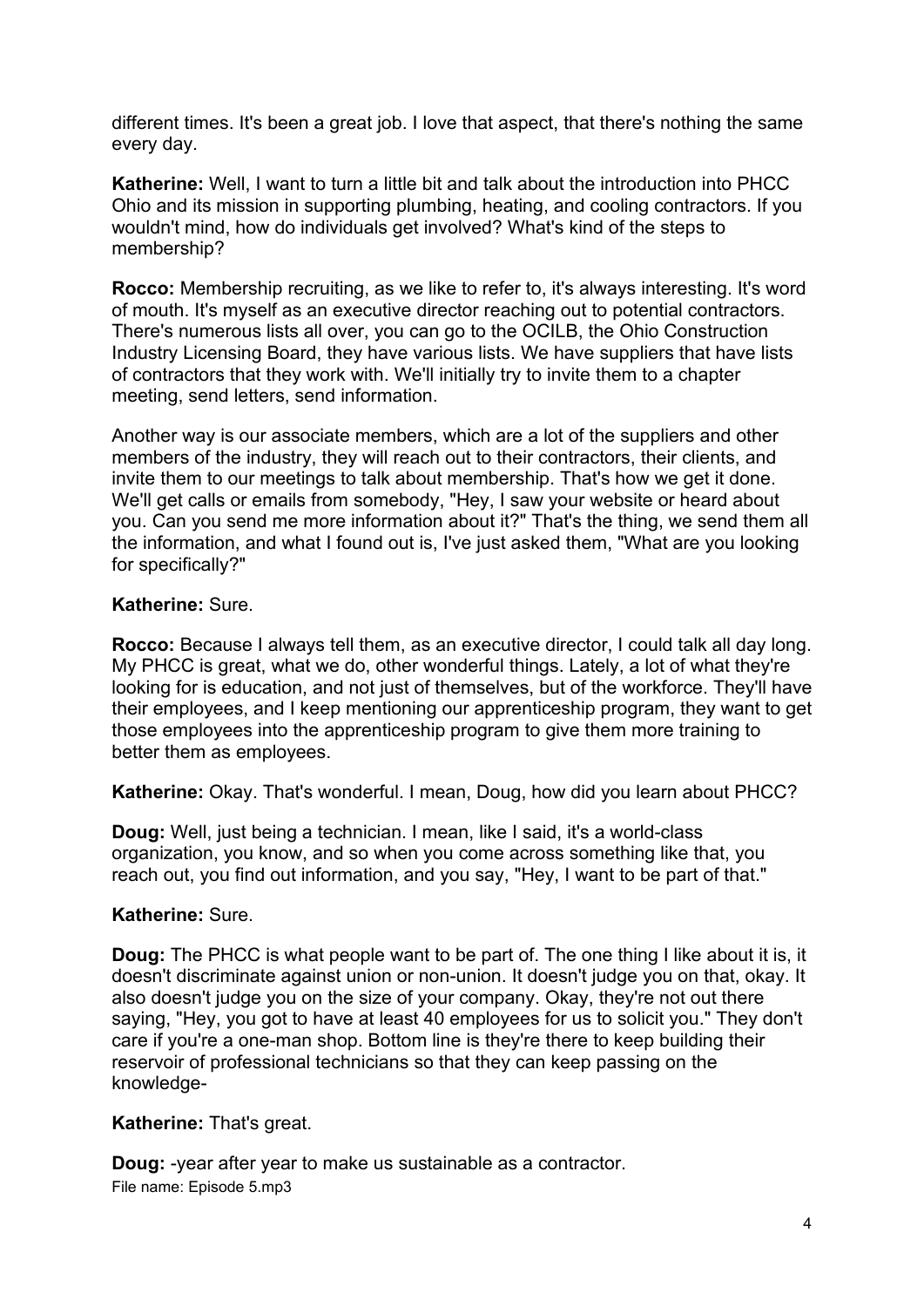#### **Katherine:** Yes, great point.

**Rocco:** Yes, absolutely. Thanks, Doug.

**Katherine:** Talk to me a little bit about the four pillars of your foundation. What are those and just a little bit about them?

**Rocco:** Okay, so I created that a long time ago. I actually stole it from the home builders when I was working there, but people always ask, "What does the association do," and you can group it into four different pillars, as you said. There's advocacy, which we talked about a little bit. Information, just getting the right information to our members, and that could be code issues, salary issues, different things like that. Education is another big key along with our monthly membership meetings. I mentioned our convention, and that's one of the main focal points of our convention is we bring in different speakers from around the country to offer education and training to our contractors.

Then the fourth one mixes in with offering solutions and then networking to members because a lot of contractors, they want to talk to their peers, and they want to get ideas, they want to talk issues, jobs, that sort of thing. That's always been the great thing. I've been able to sit and listen in on many conversations.

You'll have two contractors, whether it's from the same association, same chapter, or two different chapters, and they're just discussing an employee issue or a job that they just did, and what would you have done different? How did you do this? That's one thing they like to share is information. They understand that, yes, they're competitors, but talking to each other helps them all become better?

# **Katherine:** Oh, absolutely.

**Rocco:** They want their competition to be just as good as they are, if not a little bit better. Those are the four main things that we do, and a lot of people with the information and advocacy, I will tell them, "Well, I can get that information anywhere." I said, "Yes, but specific information to our industry and to our trades, our members hear it first." We're able to give that information to them, whether it's a code issue or something that's going to affect their business with legislation coming out of state or coming from our national association.

Because both of us have teams of people that work on that and monitor it 24/7. A lot of that, which I tell contractors is, the industry that's given you this livelihood and created great things for you, isn't it time that you gave back? Because a lot of them, they do want to give back, and that's how they want to get involved.

One of the big things we always run into is the cost. I think that you said-- to me, the cost, it's a business expense, so I've switched it around and told them, "Well, if you can't afford this as a business expense, then you really need us because we offer management training and different ways to run your business and talk to other contractors about how they can afford that membership." With PHCC, it's not cheap. It runs over \$1,000, but it's three memberships in one. You're a member of your local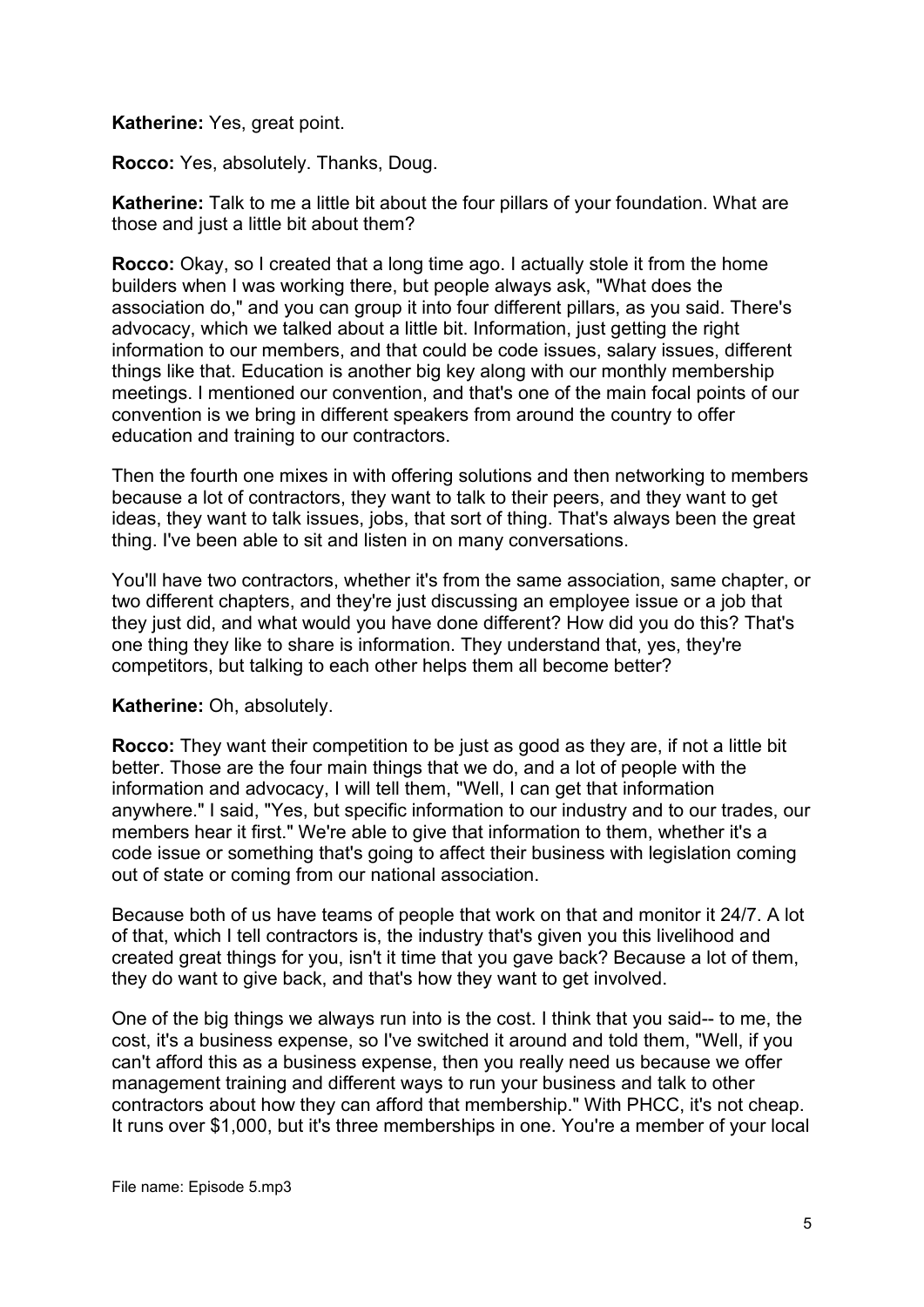chapter, the state, and then the national. Each one of those levels offers different benefits-

#### **Katherine:** Oh, great.

**Rocco:** -and whatever you want. I always tell members, it's an insurance policy. Just like everything else in your life, when you need it, it's always there. You can call me. I know who to get ahold of because this is where I'll start pounding and get on my soapbox. They work with different CPAs and attorneys and other consultants, and I said, "We're the most important part of that. We're fighting for your livelihood in your industry on a daily basis. We should be first on that list." Then they look at you and say, "Yes, I guess you're right about that."

That's one of the things to try to convey that to a contractor. A lot of them know that they need to join. They just drag their feet for one reason or another. As Doug said, a lot of them are one-man shops, and they just, "I don't have the time to do that." It's like, you got to make the time. I understand that and everybody's busy. Anymore, I don't ever listen to that excuse I'm busy because I say "Oh, so all these other PHCC members are just sitting on their hands." Hey, what can I do next for the association? When's the next meeting? What's the next thing I can get involved with? I said, "Everybody is busy. It's just how you manage your time and where you want to get involved with that."

**Katherine:** Yes, organization. I can see where it can be tough at times with what's happening, especially during the last couple of years with really highlighting the plumbing industry being essential and how much they were working and then now the labor shortage that's happening. It makes a lot of sense. Let's talk a little bit about apprenticeship programs. You talked about that a little bit. What does that look like, your apprenticeship program?

**Rocco:** For us, it's been really exciting. I was telling Doug that earlier. Our apprenticeship program is through our national association. It's all online, which is great in today's day and age. Three years ago, when I was working with the state, there's a State of Ohio Apprenticeship Council, so you have to get your standards approved through them. They've dealt with online schools but nothing probably as significant as PHCC.

I told Doug, he gave me his background story of him being a retired contractor and coming back to Oatey to give back and help out. I said, that's where usually these instructors come from for the apprenticeship programs. You look for retired contractors and they teach the classes at the brick and mortar school. I just dreaded having to go out there and look for those contractors, for those instructors.

Well, when PHCC nationals started promoting their online training, I said, "Oh my goodness, this is it. This is going to be our program." We had had one in Northeast Ohio for, I don't know, 10 or 12 years, and then I fizzled out. Then the interest just wasn't there from people wanting to go to the apprenticeship school.

We introduced this across the state of Ohio. I said except for Cincinnati, they have a great school of their own so we don't compete with them. If we get inquiries from that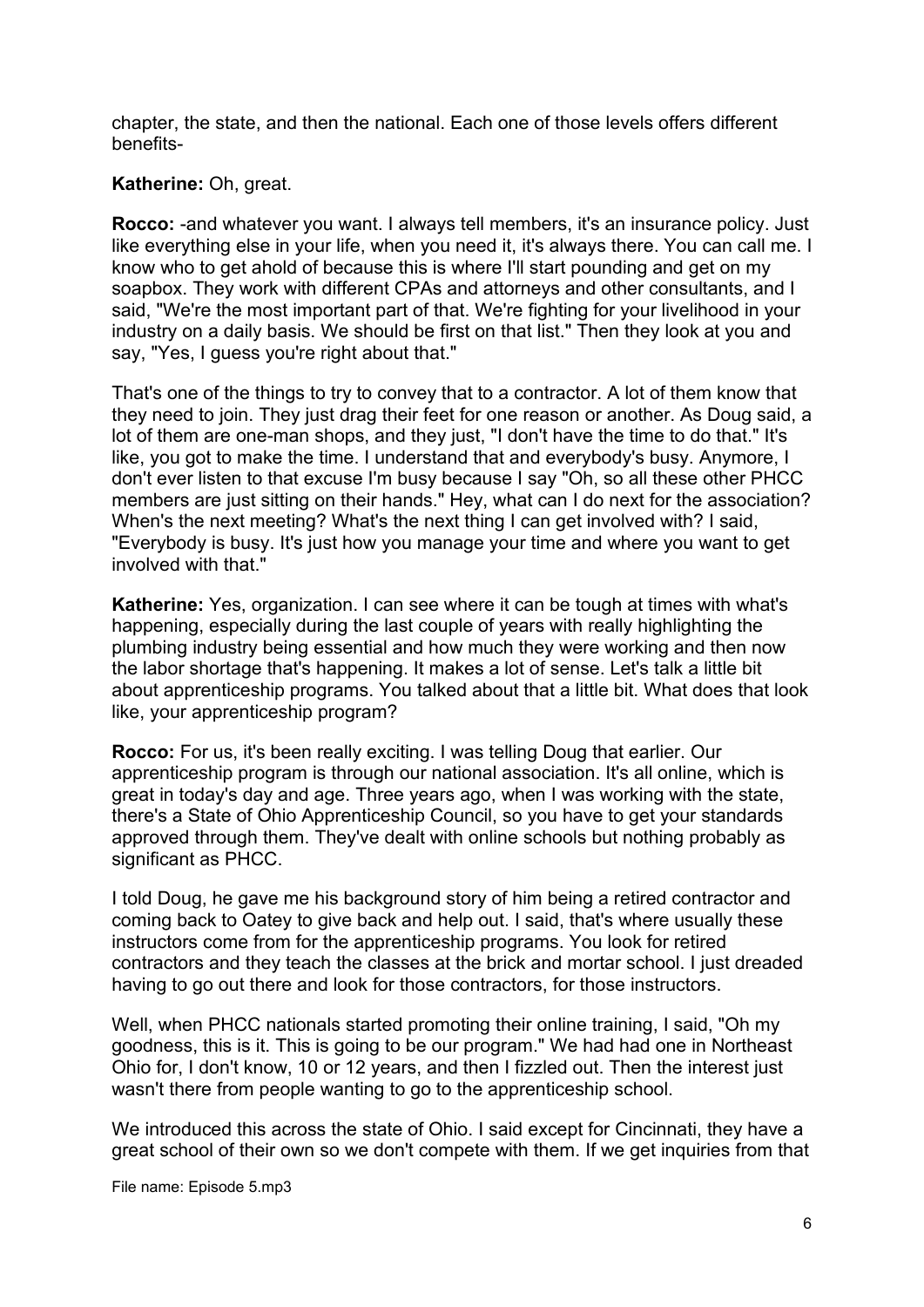area, we just direct them to the Cincinnati chapter. It's been fantastic once we implemented it. I get numerous calls, emails, on weekly basis. We currently have 44 apprentices in the program. 9 are HVAC, and then the other 34, my math's right or not, are plumbing apprentices.

It's a regular four-year program. We charge tuition each year, they get a textbook. The great thing about it is there's no set time that they can enroll as a brick and mortar school. Usually, it's August through May, their period that they do it. If they call me today, they want to sign up today, they can sign up today. There's no waiting period for that.

The other great thing is so with the instruction, the online instruction, it's 144 hours. When you're sitting in that classroom and you got to drive there every day or whatever the case is for 3 to 4 hours, 144 hours, they don't have to wait a year to finish it. If they finish it in three months, they still get 144 hours. They don't have to take their time for a whole year. Some do. I've had guys start on September 1st, they'll finish on August 31st.

Believe it or not, because people always ask, "What's the fastest time an apprentice has completed something?" I had an apprentice from Columbus. He signed up on Friday, he finished it on Saturday, the first year, believe it or not. 24 hours, he completed the course, and I said, "Wow that kid must have a lot of time on his hands so he was pretty motivated." I spoke to his employer. He said, "No, he's a really sharp kid and just really motivated, and that's how he did it." He's like, "I think we sent him home early. He must have jumped on his computer and went through everything," and he passed it and everything. I called him and said, "Well, when are you going to sign him up for year two?' Like, "Well, we're going to hold off a little bit. We want him to do some other next stuff for us."

#### **Katherine:** Next weekend.

**Rocco:** That's how fast you can do it. It just depends how motivated you are as an individual in that.

**Katherine:** Now does everyone have to be sponsored or with an employer, or can they come into the program unemployed?

**Rocco:** That's a great question. The simple answer is yes. We encourage them to be working with a PHCC contractor. It's a member. We offer it as a member benefit that your employer should be a member of the association. We have picked up new members just for that reason alone. They want to be part of the apprenticeship program.

I know Cincinnati does very well, but if we have a situation where it's somebody just looking to get into the plumbing trade or thinking about it, we can sponsor them and work with them to find somebody to be employed by. What I usually do with that is I'll give them a list, wherever area they are. if they're in Cleveland, it'll be the Northeast Ohio chapter or Akron or Akron-Canton chapter. I send them a list. I said, "You got to do a little work on your own." They'll knock on some doors, make some phone calls, but I said, it'll be well worth it if you can find somebody to find a job with.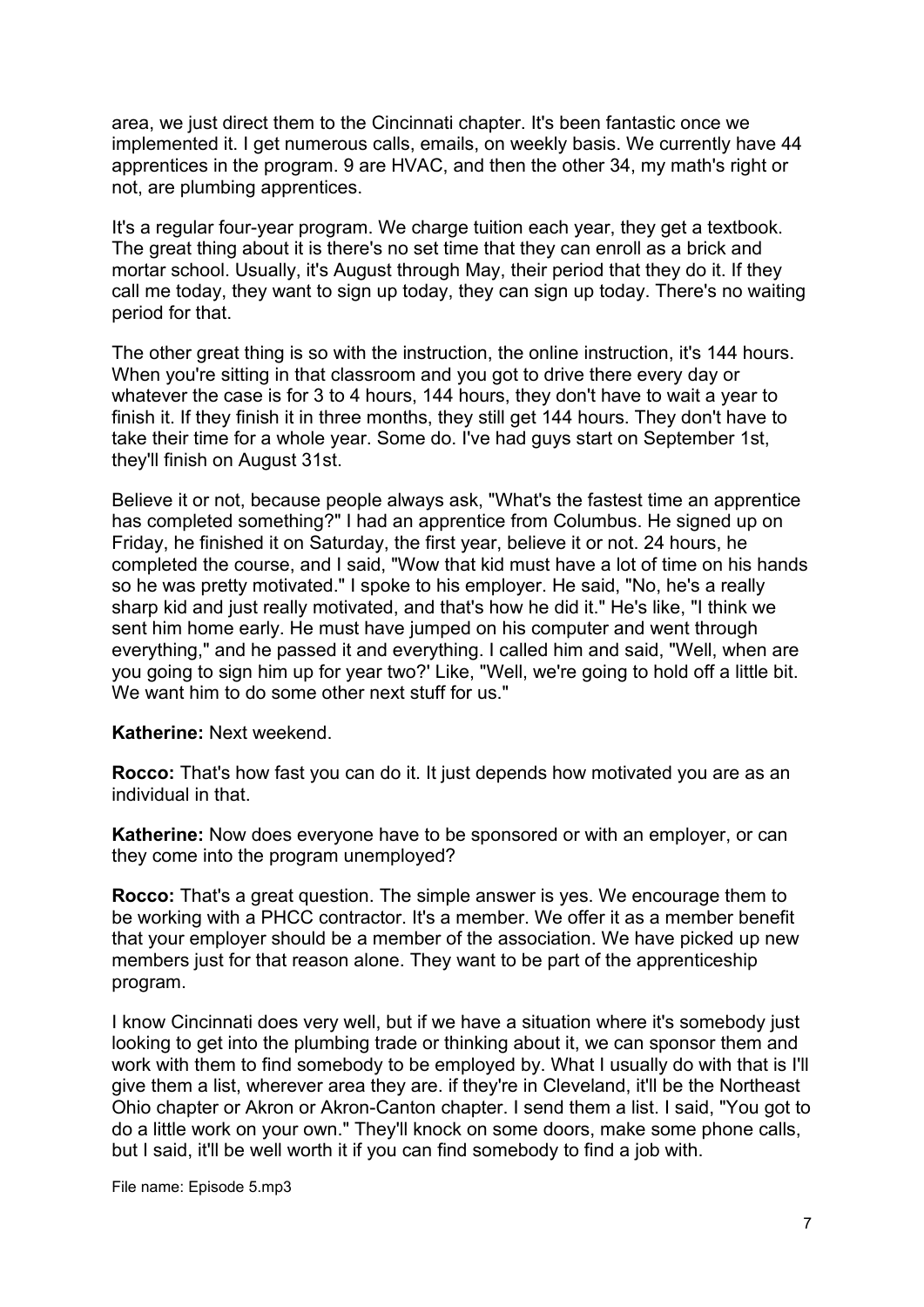**Katherine:** I would imagine any one of your chapter people right now would be willing to take that knock on the door, that phone call right now if someone said, "Hey, I want to get into the trades, will you help sponsor me?"

**Rocco:** Absolutely.

**Doug:** I think that's great. Katherine, I hope I'm not going to steal one of your bullet points here.

#### **Katherine:** Do it.

**Doug:** Rocco, you had mentioned that tuition's involved. A lot of times, that scares people. Are there scholarship programs that you offer for this, or does the employee kick in and help pay for this program for these folks?

**Rocco:** Excuse me. I think our tuition is pretty affordable. It's actually 1,475 per year per student. Right now, a majority of the contractors, the members have picked up those costs-

**Doug:** Very good.

**Rocco:** -which is great. Some of them have behind-the-scenes agreements. The apprentice has to stay there for X amount of time. They can't leave because a lot of situations, I run into it. We'll get an apprenticeship into the program, couple of months late, they leave. The employer's like, "Can I replace this apprentice?" Sometimes we've been able to make an adjustment and have somebody else take their spot, but other times, we're like, "No, we can't do that." I said, "Maybe you have to go back to the apprentice to get reimbursed for that cost," but they usually don't do that.

That's a great benefit of working for a contractor. They are going to pick up your education as you go along through the training. You mentioned scholarships. We do have scholarships available. It's interesting because in the last, I don't know, five to six years, we always promote our scholarship application process, have not had anybody apply for it. We have money that we can't give away.

**Katherine:** Wait, say that again. They have money.

**Rocco:** We have money that we can't give away.

**Katherine:** They can't give away.

**Rocco:** Exactly.

**Katherine:** Anyone out there who is interested.

**Doug:** Yes. I got to get this message out there.

**Katherine:** Let's go talk to Roco and he'll help.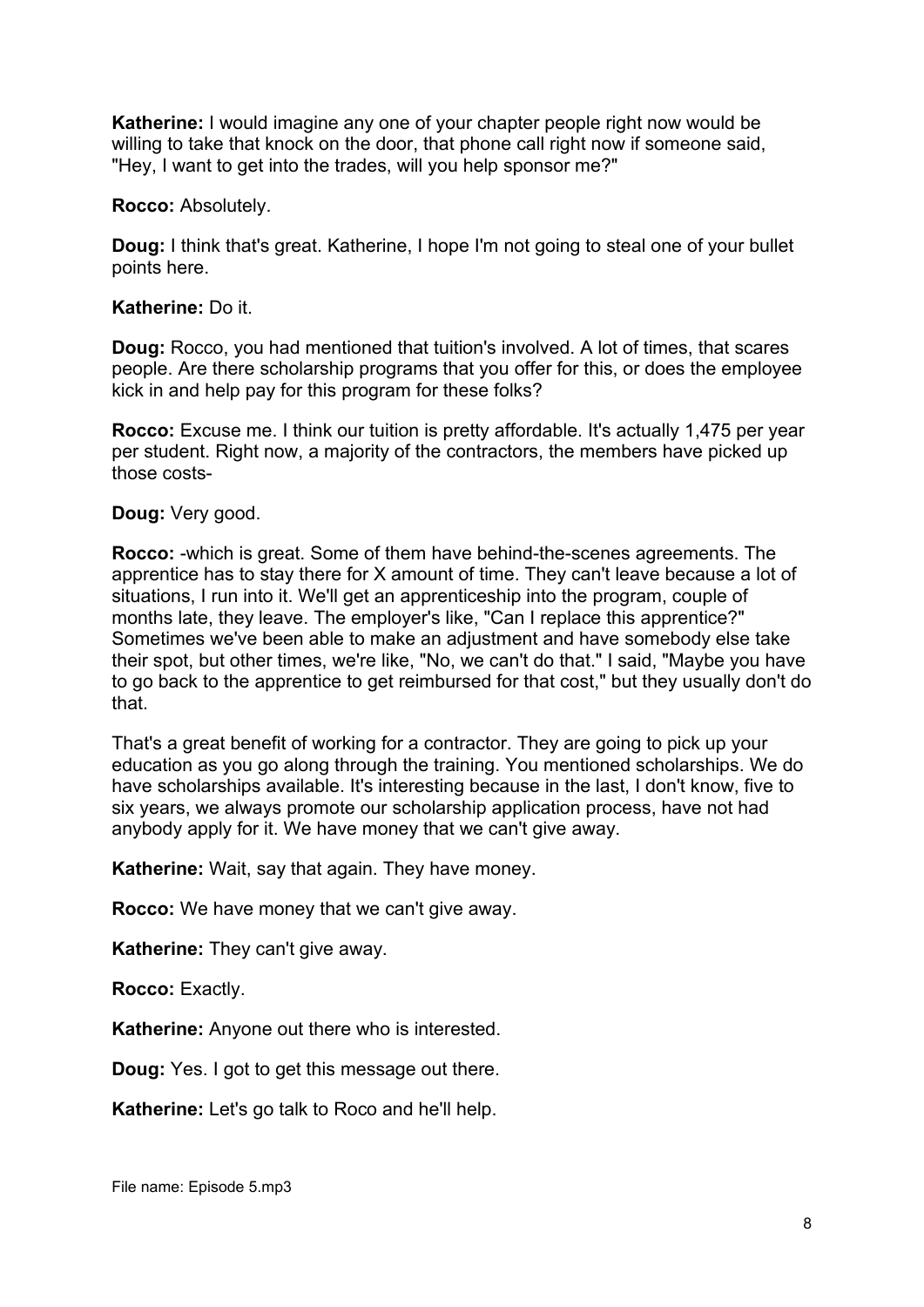**Rocco:** We have a scholarship program in place. Our national organization has a scholarship in place. They do a great job with it. We've, over the years, because I've had members ask that, "Can we use that money to apprenticeship training," and I said, "Yes, I don't think there's anything prohibiting us from doing that." It's just a matter of somebody submitting. None have, but it's there, it's available for anybody that wants to use it for apprenticeship or for other schooling construction-related industry.

**Katherine:** That's awesome. Well, I want to switch the discussion a little bit. I want to talk about your visibility and experience looking into the industry and all the benefits that you sit there and see that the trades have to offer, job security and location flexibility. Can you talk a little bit about what that looks like and why going into the trades or staying in the trades really can provide that type of security and flexibility?

**Rocco:** Excuse me. A great question. Every day talking to the various contractors, the bottom line, they cannot find enough good help. They do interviews constantly, a lot of no-shows. Over the last couple of years, we learn, and one of my members said it the best. He's like, "Not only did we find out that we're pandemic-proof, but we're also recession-proof, and they're not going to be shipping our jobs overseas, nothing bad is going to happen." They're great industries to be involved with. Once you get into a contractor, if you work with them, the benefits are unbelievable just from different conversations I've had with contractors. It always makes me laugh saying, "Gosh, I wish somebody would've introduced me to the trades."

# **Katherine:** Sure.

**Rocco:** When I was in high school, because maybe I would've on a different path in that regard, because if there's a willingness to learn, and I tell a lot of people that I want to get involved, I said, if you just show up on time. I said, you're doing better than almost 90% of the people out there because you hear all these horror stories just about people not showing up, not wanting to work. I said, if you just show up, you're already ahead of the curve with everything going on.

**Katherine:** There's this interesting statistic that talks about 83% of tradespeople say that they're either somewhat or extremely satisfied in their career. I think that that is such an interesting percentage to think about because it also then tells you that people who really show up do the work and learn really are fulfilled in the role that they do. I think that that's something that career satisfaction is really important. I bet you probably see that in a lot of your members.

# **Rocco:** Absolutely.

**Katherine:** Do you find that they're really satisfied with their life choice and their career choice?

**Rocco:** They are, and just what it's brought to them and what it's done for their families and their employees because they look at their employees and what they're helping to create not only within their career but within their home and their family. That's what our organizations are. They are families, and I've met a lot of people over the years and daughters and sons and other employees.

File name: Episode 5.mp3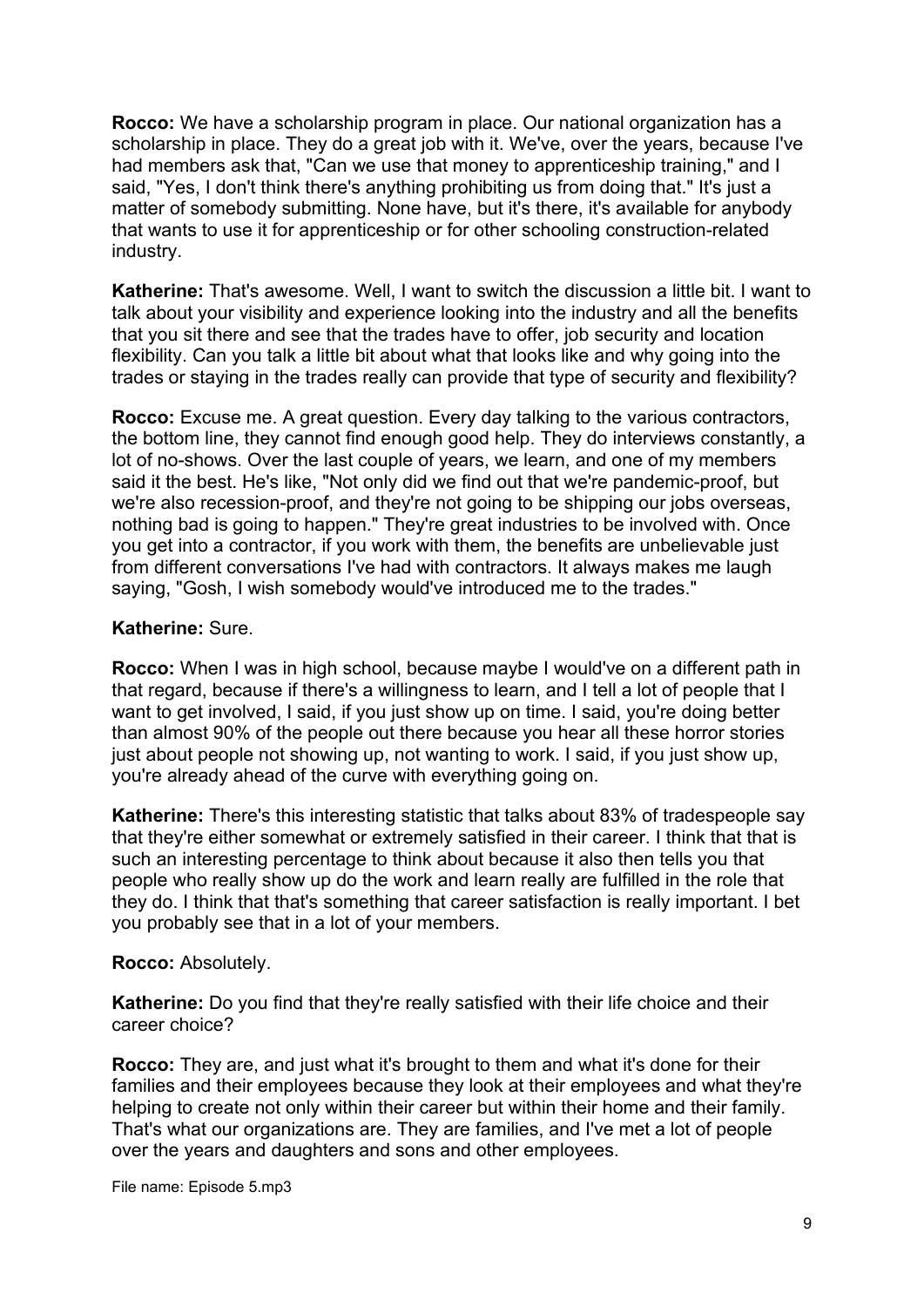We just had our Christmas party last Friday, and I brought my family with me, and over the years, it's just been all the adults in the room. It just added a little more, a lot of people. They've seen my kids from little ones now, I have two teenagers and a five-year-old, and they couldn't believe how they've grown over the years that we've been involved. I would say that all of them are very satisfied with it and they're looking to pass that on to the next generation.

Unfortunately, a lot of the contractors that have sons or daughters, a lot of them aren't going in to take over the business. We have some that are, which is great, but a lot of them are looking for different avenues to pass that business onto whether it's a key employee or somebody else within the company or just sell it outright to somebody else that'll come along and take it over.

The other great thing with the business owners, because that's who I primarily deal with are the business owners, but we talk about, there are so many other things in the industry that you can do. You don't have to be a plumber per se. There's estimators, there's managers, there's sales reps. There's just a lot of different things that you can get involved with in the industry itself.

The great thing is too, if you want to start working, you could start working. Just like I said, if you have some capability of getting trained and some mechanical ability, they'll train you. They'll spend the money, they'll take the time, and they will train you in-house, whether it's their own training or helping with PHCC, which is really great.

I think that's one of the great things there too, that they're willing to take that responsibility on. If you're out of work, if you want to switch careers, which a lot of people do, but I think once you're locked in, there's just so many opportunities and the benefits are great. At least from the contractors I talk to, just the salary and health insurance and retirement benefits, and then other things, getting a vehicle to take home and different things like that. Then you hear how some will complain about it and you scratch your head and say, "Why? How could they complain?" I guess it's just human nature and the way things work.

I was reading over some of this information, I was rifling through papers yesterday and today and it's interesting because it said by 2022, so this is next year already, I probably had this piece of paper for maybe the last five years, but the US Bureau of Labor Statistics estimates that the industry will need approximately 138,000 new workers. There's a demand there. Like I said, if you want to start working, you want to get into the trade, you can start doing that.

**Katherine:** That's probably before the pandemic was here too.

**Rocco:** Oh, absolutely.

**Katherine:** That number is even probably higher than that information, which is absolutely astounding.

**Doug:** I tell you, I want to add another bonus to being part of the PHCC is young people coming into the trade, some of them, they may just want to work as a technician. They get enough satisfaction of completing something and saying, "Hey,

File name: Episode 5.mp3